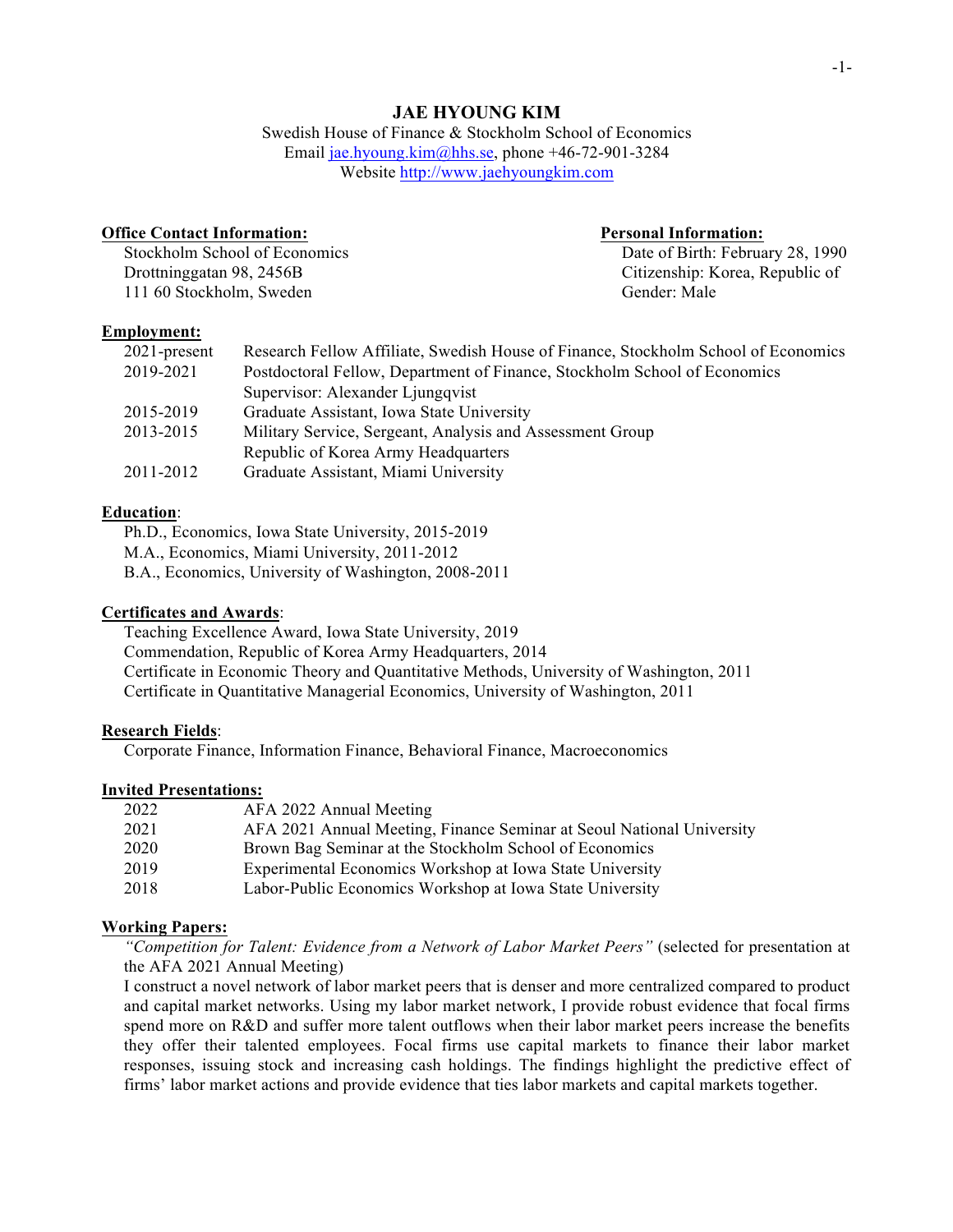# *"Information Externalities among Listed Firms"* (with Alexander Ljungqvist, selected for presentation at the AFA 2022 Annual Meeting)

We establish the presence of sizeable information externalities across firms listed on U.S. stock exchanges using staggered non-marginal increases in disclosure at peer firms unaccompanied by changes in mandatory disclosure at focal firms. We find that a peer firm's mandatory disclosure improves the focal firm's trading liquidity directly by reducing adverse selection risk and indirectly by crowding in both voluntary disclosure and analyst information production at the focal firm. Positive information externalities, and the complementarities they operate through, support regulators' use of mandatory disclosure to improve the market-wide information environment.

# *"Talent-Linked Firms"* (with Jongsub Lee)

Using a novel measure of overlap in inventor space, we identify a focal firm's talent-linked firms that demand and are supplied with an identical set of talents. We show that talent-linked firms dominate product market-related firms and technology-linked firms in explaining cross-sectional variations in focal firms' key fundamentals and innovation characteristics: stock returns, valuation multiples, financial statement ratios, growth rates, and innovation values and activities. This outperformance of talent-linked firms is not easily attributable to other economic linkages among firms. It is more pronounced for the firms that are linked with inventors with a high network centrality and specific technology focus. Our findings highlight that talent-linked firms may complement prior industry classifications for benchmarking uses and help shed light on talent linkages among firms.

# *"Contrast Effects in Investment and Financing Decisions"* (with Elizabeth Hoffman)

The effects of prior positive or negative stimuli (contrast effects) have not been extensively studied in a financial context. This study develops an experimental design to examine whether contrast effects distort the risk attitudes of individuals under a choice-based elicitation procedure. We find that individuals exposed to a positive stimulus amplify risk-seeking in investment decisions as opposed to individuals exposed to a negative stimulus. However, individuals behave similarly in making financing decisions regardless of different economic stimuli. We find that, on average, individuals spend 16% more time making financing decisions than investment decisions. The results provide robust evidence that contrast effects can lead to mistakes in investment decisions and suggest that financing decisions may require more mental effort than investment decisions.

# *"To Redact or Not to Redact?"*

This study shows that firms respond to their product-market peers' decisions of redacting information using a large sample of confidential treatment orders that are mandatorily filed to redact information. I find evidence that firms increase their confidential treatment orders, but not other voluntary disclosures, in response to peers' decisions of redacting information. I also find that firms do not alter their earnings management and their analyst information production does not respond to peer firms' confidential treatment orders. These findings confirm that a firm's action of redacting proprietary information crowds in another firm's redaction in disclosure**.** Last, I find that peer firms may benefit from information spillover in the focal firm's confidential treatment order; therefore, peer firms strategically file confidential treatment orders to trigger a focal firm's confidential treatment order.

## *"Disclosure Spillover among Product-Market Peers"*

Exploiting a novel measure of proprietary information, this study shows that firms respond to their peer firms' disclosure of proprietary information. I provide evidence that a peer's disclosure crowds in the focal firm's voluntary disclosure by decreasing the focal firm's proprietary costs. I also find that firms do not change their earnings management and their analyst information production does not respond to peer firms' information disclosures. These findings confirm that a firm's action of increasing voluntary disclosure is a main channel that improves their trading liquidity**.** Ultimately, this study shows that a firm's proprietary information disclosure can, in fact, increase another firm's disclosure and liquidity.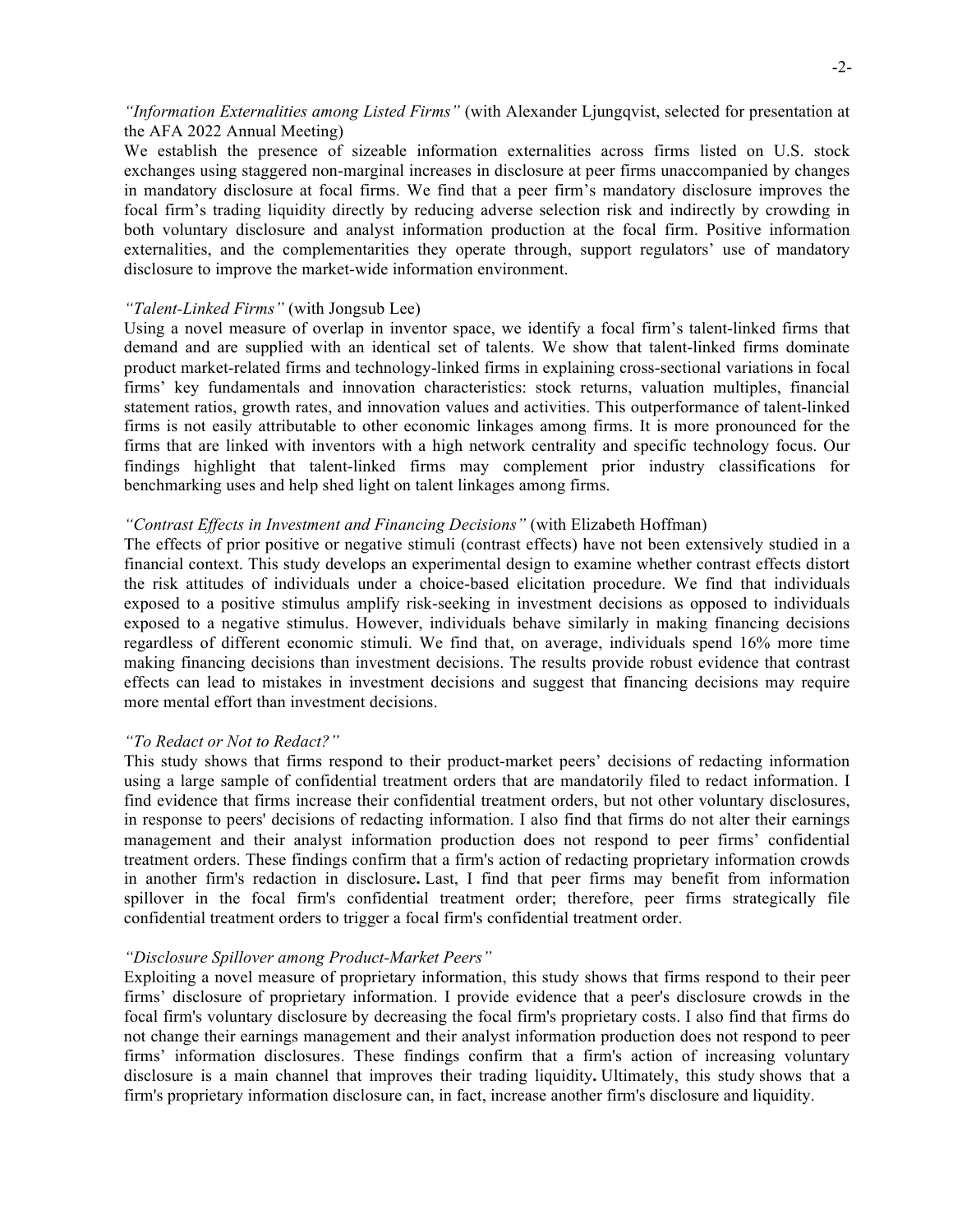## *"Emergence of Goods as Media of Exchange in Different Types of Trade Networks"*

This study uses an agent-based computer model to examine how trade networks influence the emergence of goods as media of exchange in a decentralized economy. This model implements the evolutionary process of the Kiyotaki-Wright (KW) model (1989), which explains the endogenous emergence of multiple media of exchange. Unlike previous experimental findings, this paper finds that all the agents behave according to the KW model, where some agents prefer to accept a higher storage cost good over a lower storage cost good because they speculate having a shorter wait for trading their consumption goods. In this study, the KW model is expanded to different types of trade networks, and shows that trade networks can cause agents to adopt speculative strategies. This leads to changes in the emergence of multiple goods as media of exchange across different trade networks.

## *"Labor Market Information and Predictable Returns"*

This study documents that simple trading strategies based on the sentiment information of labor marketrelated news articles predict stock returns. I identify the average sentiment scores of labor market-related news articles of each firm daily and use them to predict stock returns. Compared to sentiment scores from capital market-related news articles and product market-related news articles, those from labor marketrelated news articles are incorporated in stock prices more slowly and are better predictors of future stock returns, with stronger effects from news articles than from press releases. These findings shed light on the speed of information assimilation on stock prices.

# *"Financing R&D, Financial Constraints, and Employment"* (with James Brown)

This study examines the speed of labor adjustment in high-tech and non-high-tech firms and the effect of balance sheet liquidity (cash holdings) on employment changes in response to demand shocks. It offers robust evidence that firms in the high-tech sector, which account for most R&D, adjust employment toward the target employment slowly. The finding supports that adjustment costs for labor in high-tech firms are high. This study also documents that firms with more cash holdings show fewer employment changes in response to consumer demand shocks. These effects are amplified within financially constrained firms. The results suggest that cash holdings may help financially constrained firms to maintain stable employment in response to consumer demand shocks, particularly for high-tech, young, and small firms.

## **Research in Progress:**

*"Strategic Disclosure"* (with Alexander Ljungqvist) *"Cost of Disclosure"* (with Alexander Ljungqvist) *"Taxation on Cryptocurrency"* (with Jongsub Lee and Terry Moon) *"Automation Risk and Premium"* (with Peter Orazem) *"Talent Momentum"* (with Jongsub Lee)

#### **Teaching Assistantships:**

Money, Banking, and Financial Institutions (Spring 2019) and Agricultural Finance (Fall 2017) *Helped to prepare assignments, led lab sessions, proctored exams, and graded assignments and exams*

Intermediate Microeconomics (Fall 2018) *Led lab sessions, proctored exams, and graded assignments and exams*

Principles of Macroeconomics (Spring 2019, Spring 2018, Fall 2017, Spring 2017, Fall 2016, Spring 2016, Fall 2015) and Principles of Microeconomics (Fall 2018, Spring 2018, Fall 2016, Fall 2015) *Provided review sessions for exams, proctored exams, and graded assignments and exams*

## **Miscellaneous:**

Computer Skills: Stata, R, Bloomberg, MATLAB, Python, Java, LaTeX/Beamer, NetLogo Languages Skills: English (fluent), Korean (native)